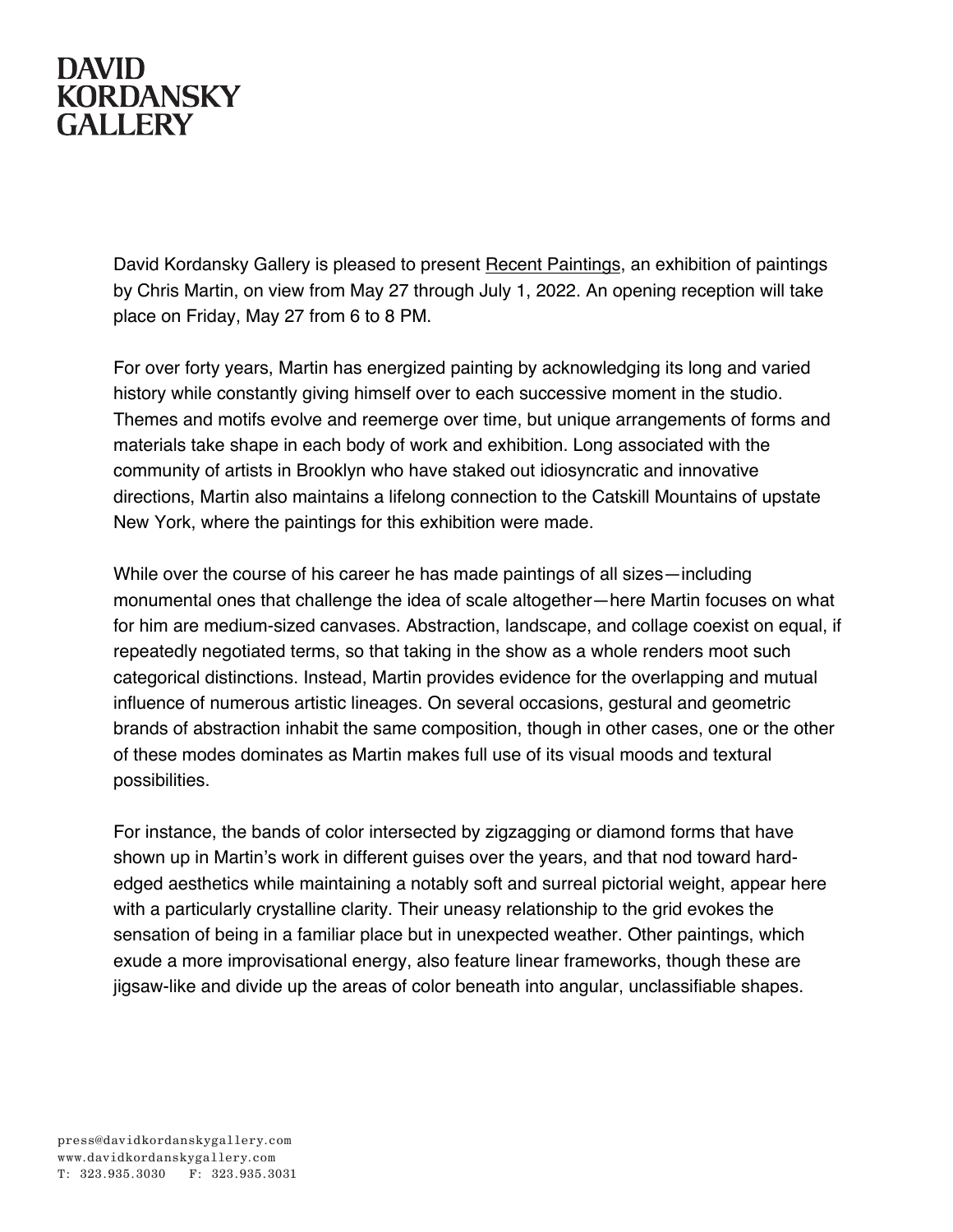## **DAVID KORDANSKY GALLERY**

Martin's use of glitter and other media adds a further layer of complexity, as chromatic shifts are accompanied by changes in reflectivity, opacity, and depth.

It would be a mistake, however, to assess Martin's work based on formal terms alone. While some pictures in this exhibition include appropriated images of recognizable Martin forms like the planet Saturn, cannabis leaves, and mushrooms, even the works that remain entirely non-objective are full of palpable moods and a sense of place. Some communicate wintry austerity and the sense of spaciousness and wonder that accompany it; others pulsate with an awareness of the life cycle, as well as the human responses of pathos and humor that tend to crop up as one season gives way to the next.

The natural world is never far away from Martin's eye, process, or ethos. He has been known to work outside in the landscape itself, and to make plain the connections not only between earth, heaven, and light, but also between the many sense impressions that flood awareness when an artist—or a viewer—is immersed in an experience of the ambient environment. These include awareness of other modes of cultural expression like music and literature. All of these elements lend Martin's work a ritualistic power rooted in timeless appreciation of what it means to be alive, to relate to one's artistic ancestors, and to commune with people, animals, trees, mountains, snow, sun, and anything else that crosses the field of consciousness while the painting is underway.

This openness is evidence of the transformational temperament that Martin brings to the lineages that formed him. In terms of general approach, his treatment of the studio as an alchemical vessel in which the self and the world catalyze one another provides the most direct link between his project and the work of New York School abstract expressionists. However, as the work in this show makes clear, for Martin, the studio is a radically open proposition fixed in neither time nor space. If the Catskills and Williamsburg serve as physical and spiritual homes whose presence informs both form and content, the outer